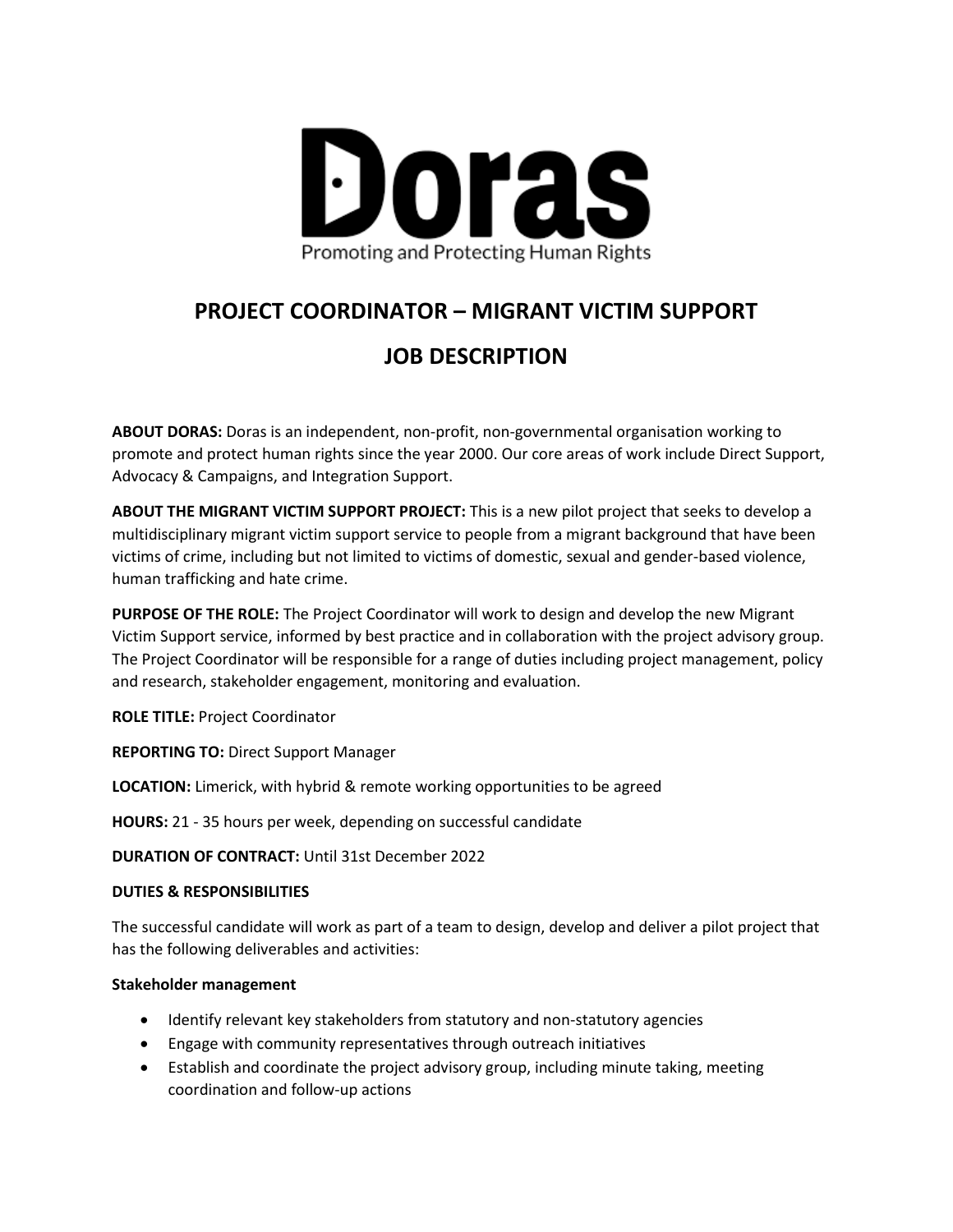• Maintain communication and manage relationships with all key stakeholders

### **Policy development & research**

- Research and compile evidence of best practice nationally and internationally to inform service design, development and delivery
- Data monitoring, collection and analysis
- Stay current with developments in the victim and migrant support sector, including racism, hate crime, anti-trafficking and gender-based violence
- Represent Doras on relevant networks and forums related to the project including on antiracism, hate crime, anti-trafficking and gender-based violence

### **Communications & marketing**

- Promote the victim support service externally to individuals, communities and service providers
- Design, develop and deliver targeted awareness raising and campaign initiatives to promote the project
- Produce information resources and promotional materials, including coordination of translation services, design and distribution

### **Project management**

- Develop and implement project plans
- Produce internal procedures and protocols for service delivery
- Provide regular feedback to Doras management on progress
- Undertake responsibility for ensuring that the project is delivered on time to a high standard

#### **Supervision**

- Provide guidance and supervision to project staff on individual cases, in collaboration with Doras management
- Identify opportunities for strategic advocacy in collaboration with project staff and Doras management

#### **Monitoring, learning & evaluation**

- Monitor cases and trends, including production of regular statistical reports
- Develop feedback mechanisms to monitor quality standards in service delivery
- Share learning from the project to contribute to victim support service development
- Production of final project evaluation report

#### **Funding & project development**

- Identify opportunities for funding and project development, in collaboration with Doras management
- Source additional funding to develop project beyond pilot phase